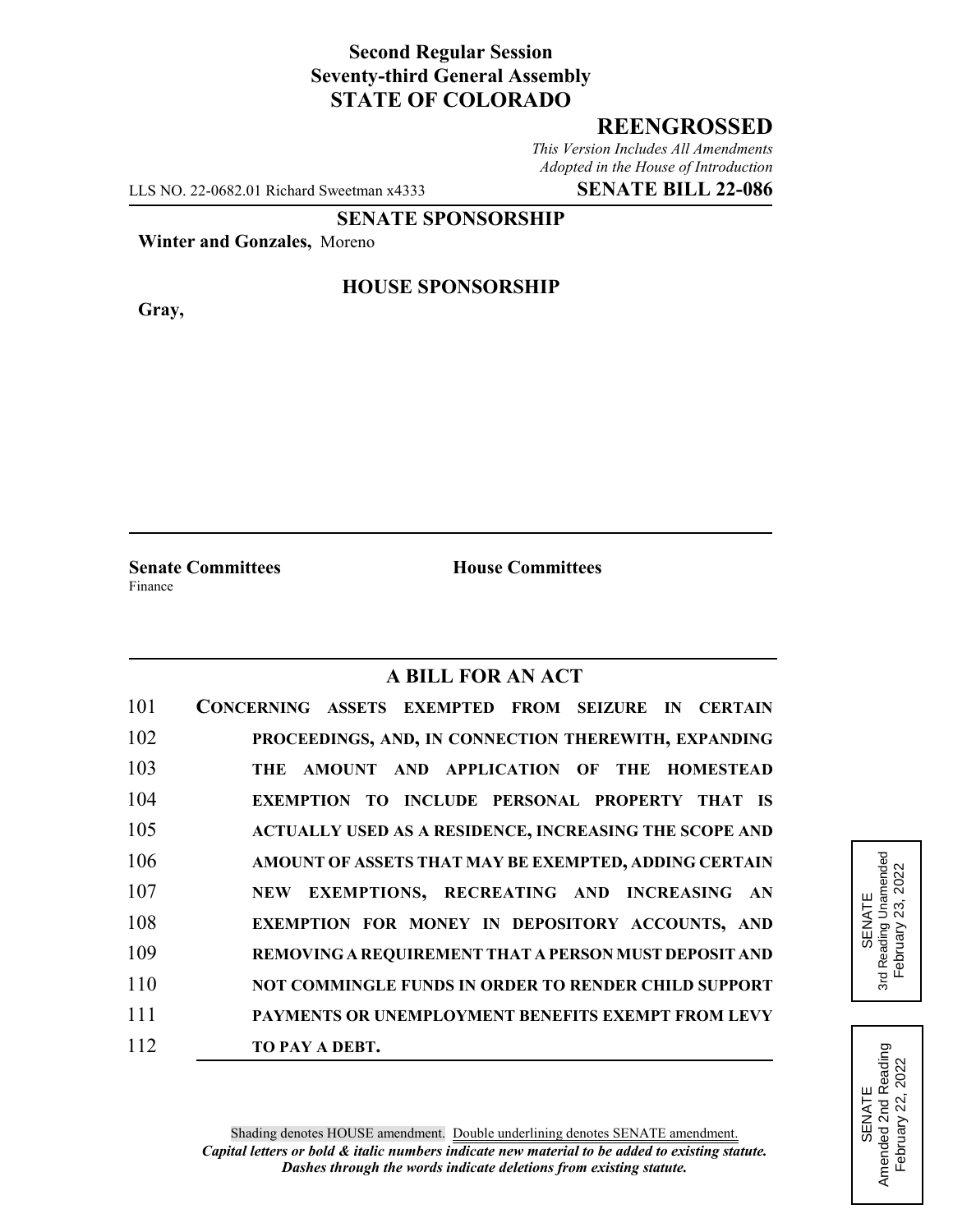### **Bill Summary**

*(Note: This summary applies to this bill as introduced and does not reflect any amendments that may be subsequently adopted. If this bill passes third reading in the house of introduction, a bill summary that applies to the reengrossed version of this bill will be available at http://leg.colorado.gov.)*

**Section 1** of the bill makes legislative findings and declarations.

Colorado's statutory homestead exemption exempts a portion of a homestead from seizure to satisfy a debt, contract, or civil obligation. **Section 2** increases the amount of the homestead exemption:

- From \$75,000 to \$300,000 if the homestead is occupied as a home by an owner of the home or an owner's family; and
- From \$105,000 to \$400,000 if the homestead is occupied as a home by an owner who is elderly or disabled, an owner's spouse who is elderly or disabled, or an owner's dependent who is elderly or disabled.

**Section 3** expands the meaning of "homestead" to expressly include a "dwelling", and **section 4** defines a dwelling as conventional housing and personal property that is actually used as a residence, including any vehicle, trailer, vessel, camper coach, mounted equipment, railway car, shipping or cargo container, or shed.

**Section 5** increases the maximum amounts of existing exemptions from levy and sale under a writ of attachment or execution for certain types of property and creates new exemptions for:

- ! Firearms and hunting and fishing equipment;
- Economic impact payments;
- Health savings accounts; and
- ! Money placed into a life expectancy set-aside account or similar reserve fund, escrow, or impound account, which money is derived from reverse mortgage proceeds that are designated for specific uses.

**Section 5** also recreates and increases an exemption for money in depository accounts.

**Sections 5, 6, and 7** remove a requirement that a person must deposit child support payments in an account designated for the child and, with regard to child support payments and unemployment benefits, not commingle funds in order to claim an exemption for child support payments or an exemption for unemployment benefits.

1 *Be it enacted by the General Assembly of the State of Colorado:*

- 
- 2 **SECTION 1. Legislative declaration.** (1) The general assembly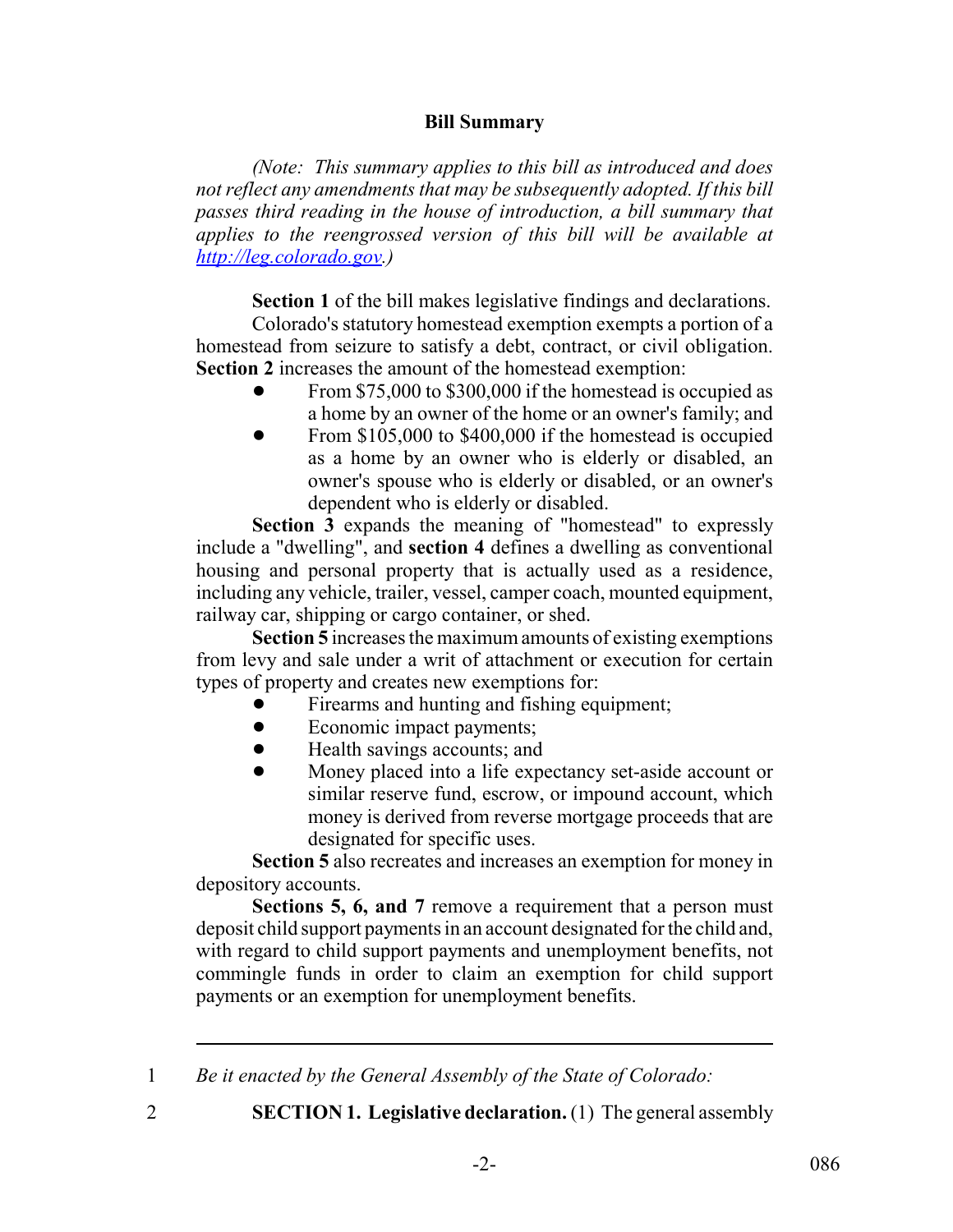finds that:

- (a) The recent rises in Colorado's population and home values have made it more difficult for people to find affordable housing;
- (b) This housing crisis affects a wide swath of the population, putting more pressure on family budgets;
- (c) The higher cost of housing has forced many of Colorado's aging and less-wealthy individuals to reside in unconventional housing, including tiny homes; recreational vehicles, campers, and other vehicles; boats and other vessels; and other types of real and personal property;
- (d) Unfortunately, individuals residing in such unconventional housing do not enjoy protection from creditors under Colorado's homestead exemption law because Colorado's definition of a "homestead" applies to real property and to mobile homes, manufactured homes, trailers, and trailer coaches but not to other types of unconventional housing; and
- (e) When creditors acquire and dispose of property that serves as unconventional housing, the residents of such housing are often left homeless.
- 

(2) The general assembly also finds that:

 (a) Section 1 of article XVIII of the state constitution requires the general assembly to pass liberal homestead and exemption laws;

- (b) Colorado courts have expressed a policy of broad and liberal interpretation of the homestead exemption;
- (c) In 1982, with the enactment of Senate Bill 82-27, and in 1983, with the enactment of House Bill 83-1428, the general assembly expanded the homestead exemption to apply to mobile homes and manufactured homes, respectively;
	-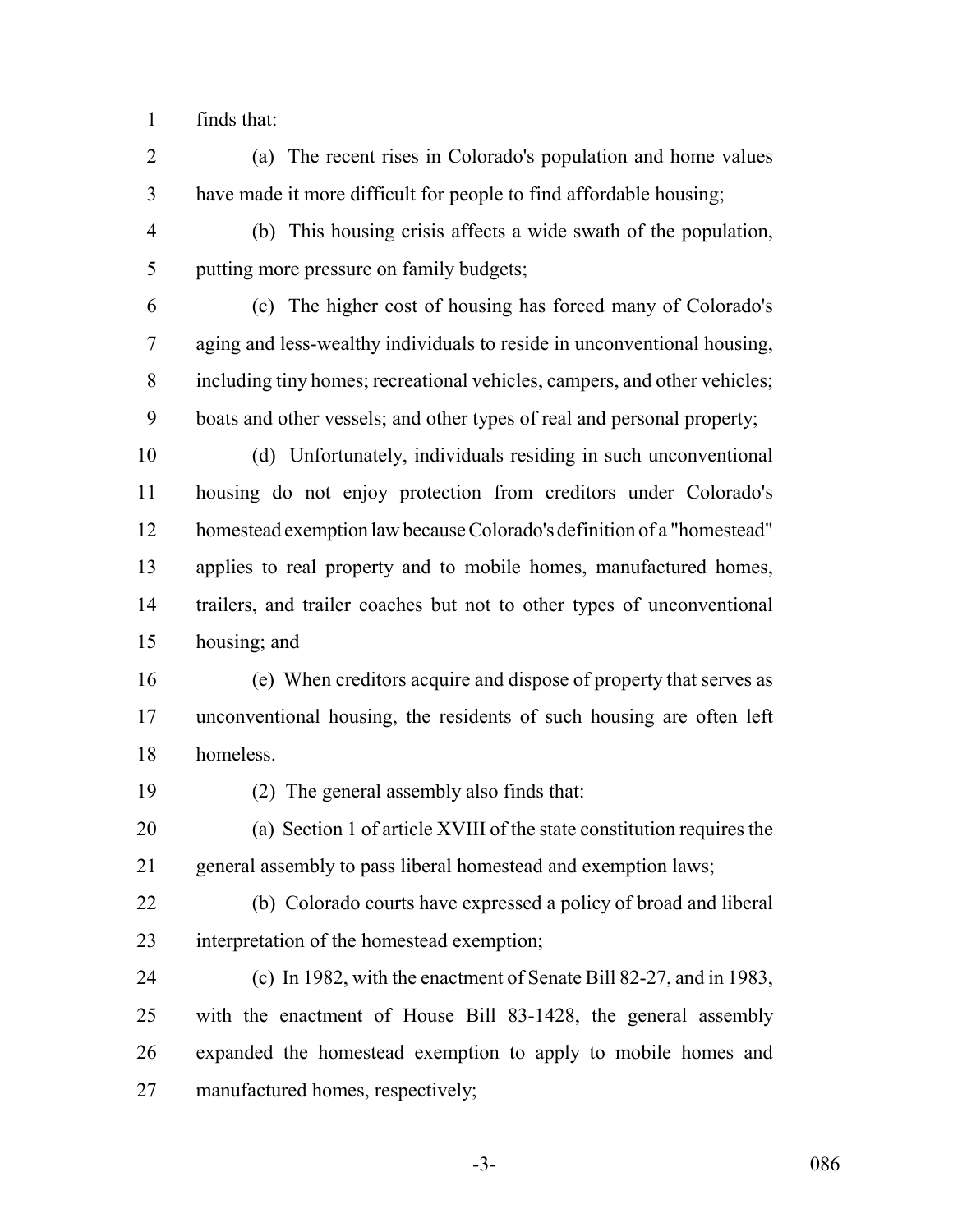(d) In 2000, with the enactment of Senate Bill 00-003, the general assembly again expanded the homestead exemption to include trailers and trailer coaches; and

 (e) Nonetheless, in 2016, in the case of *In re Romero*, the United States district court for the district of Colorado declined to interpret Colorado's homestead exemption as applying to unconventional dwellings and sleeping quarters that are not specifically described in the homestead exemption statute.

(3) The general assembly also finds that:

 (a) The original purpose of the homestead exemption was to protect an amount of equity that is required to keep a roof over a family's head;

 (b) The increase in the cost of homes has left the current homestead exemption outdated;

 (c) For many individuals, home ownership is the cornerstone of 16 the American dream, yet as of November 5, 2021, the typical home value in the United States is \$316,368, according to Zillow, and this value is seasonally adjusted and includes only the middle-price tier of homes;

 (d) Of course, home values are not uniform across the country, and in some states a typical home costs far more than the national average. According to Zillow, the value of a typical single-family home in Colorado is \$442,766, which is higher than the national average as reported by Microsoft's MS Money app.

 (e) Based on these figures, Colorado's statutory homestead exemption amount of \$75,000 protects only about 17% of the value of the typical Colorado home and about 24% for homeowners who are elderly or disabled; and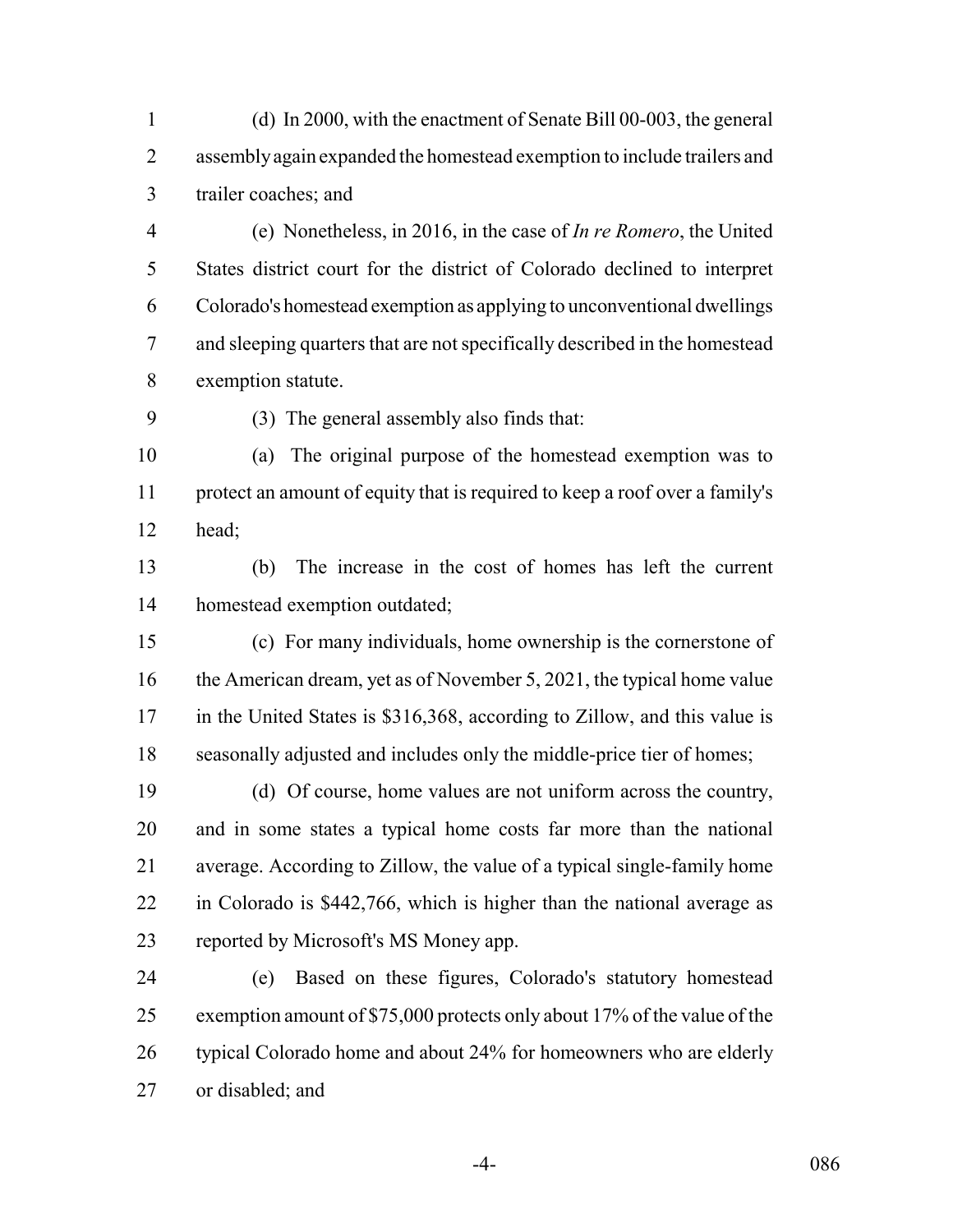(f) According to the Denver Metro Association of Realtors, the median closing price of a home in the Denver metro area was \$543,000 for November 2021. (4) The general assembly therefore declares that it is in the best interests of residents of the state for the general assembly to: (a) Increase the amount of the homestead exemption; (b) Expand the definition of "homestead" to expressly include a broad range of real and personal property when such property is actually used as a dwelling or place of residence; (c) Increase the maximum amounts of existing exemptions for depository accounts and certain types of property; and (d) Create new exemptions for: (I) Firearms and hunting and fishing equipment; (II) Economic impact payments; (III) Health savings accounts; and (IV) Money placed into a life expectancy set-aside account or similar reserve fund, escrow, or impound account, which money is derived from reverse mortgage proceeds that are designated for specific uses. (e) Remove the requirement that a person not commingle funds in order to claim an exemption for child support payments or unemployment benefits. **SECTION 2.** In Colorado Revised Statutes, **amend** 38-41-201 as follows: **38-41-201. Homestead exemption - definitions.** (1) Every 26 homestead in the state of Colorado shall be IS exempt from execution and attachment arising from any debt, contract, or civil obligation not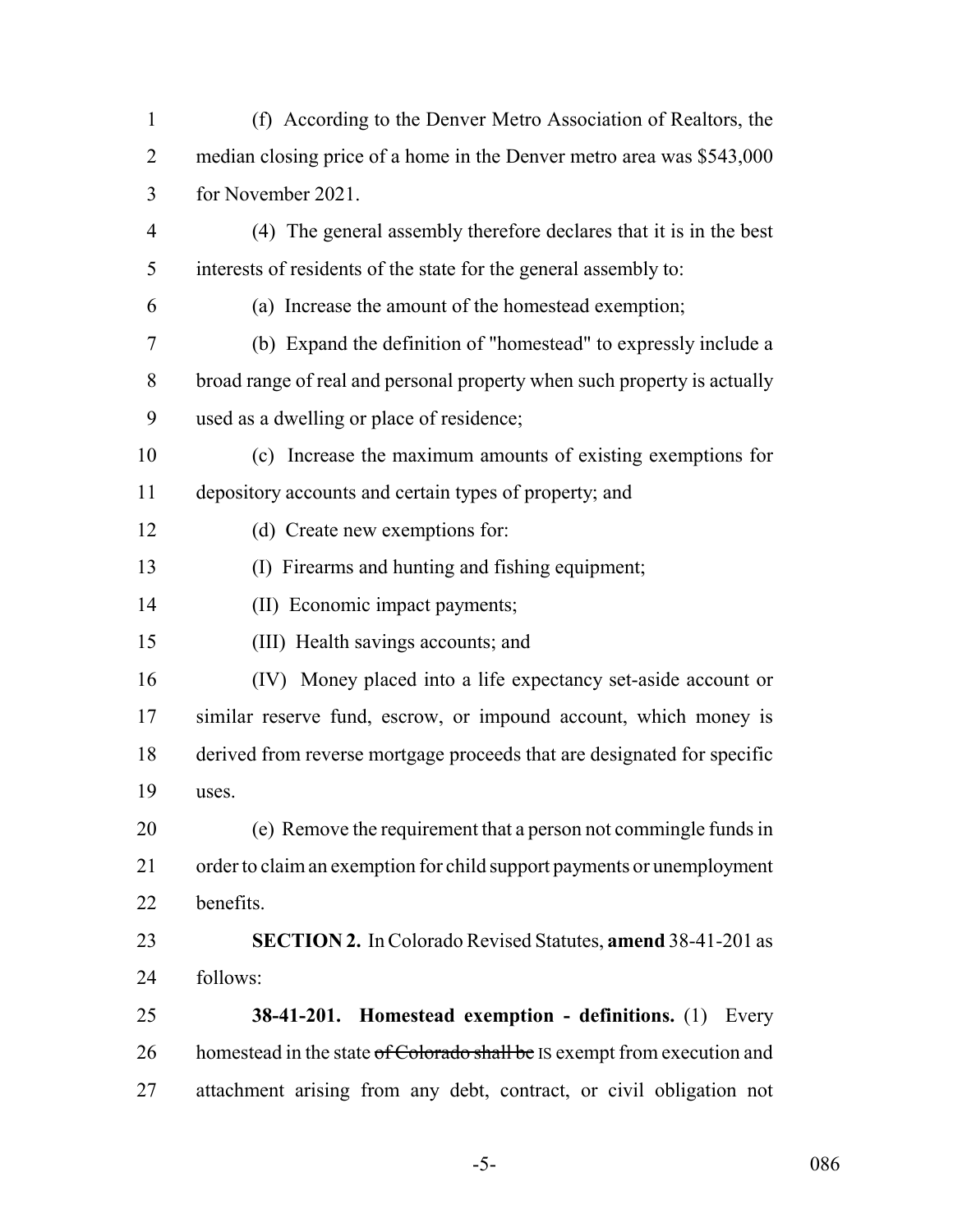1 exceeding in actual cash value in excess of any liens or encumbrances on 2 the homesteaded property in existence at the time of any levy of execution 3 thereon:

4 (a) The sum of seventy-five TWO HUNDRED FIFTY thousand dollars 5 if the homestead is occupied as a home by an owner thereof or an owner's 6 family; or

7 (b) The sum of one hundred five THREE HUNDRED FIFTY thousand 8 dollars if the homestead is occupied as a home by an elderly or disabled 9 owner WHO IS ELDERLY OR DISABLED, an elderly or disabled spouse of an 10 owner OWNER'S SPOUSE WHO IS ELDERLY OR DISABLED, or an elderly or 11 disabled dependent of an owner OWNER'S DEPENDENT WHO IS ELDERLY OR 12 DISABLED.

13 (2) As used in this section, unless the context otherwise requires: 14 (a) "Disabled owner", "disabled spouse", or "disabled dependent" 15 "DISABLED" means an owner, spouse, or dependent who has HAVING a 16 physical or mental impairment that is disabling and that, because of other 17 factors such as age, training, experience, or social setting, substantially 18 precludes the owner, spouse, or dependent PERSON from engaging in a 19 useful occupation as a homemaker, a wage earner, or a self-employed 20 person in any employment that exists in the community and for which  $he$ 21 or she THE PERSON has competence.

22 (b) "Elderly" owner", "elderly spouse", or "elderly dependent" 23 "ELDERLY" means an owner, spouse, or dependent who is sixty years of 24 age or older.

25 **SECTION 3.** In Colorado Revised Statutes, **amend** 38-41-205 as 26 follows:

27 **38-41-205. Of what homestead may consist.** (1) The homestead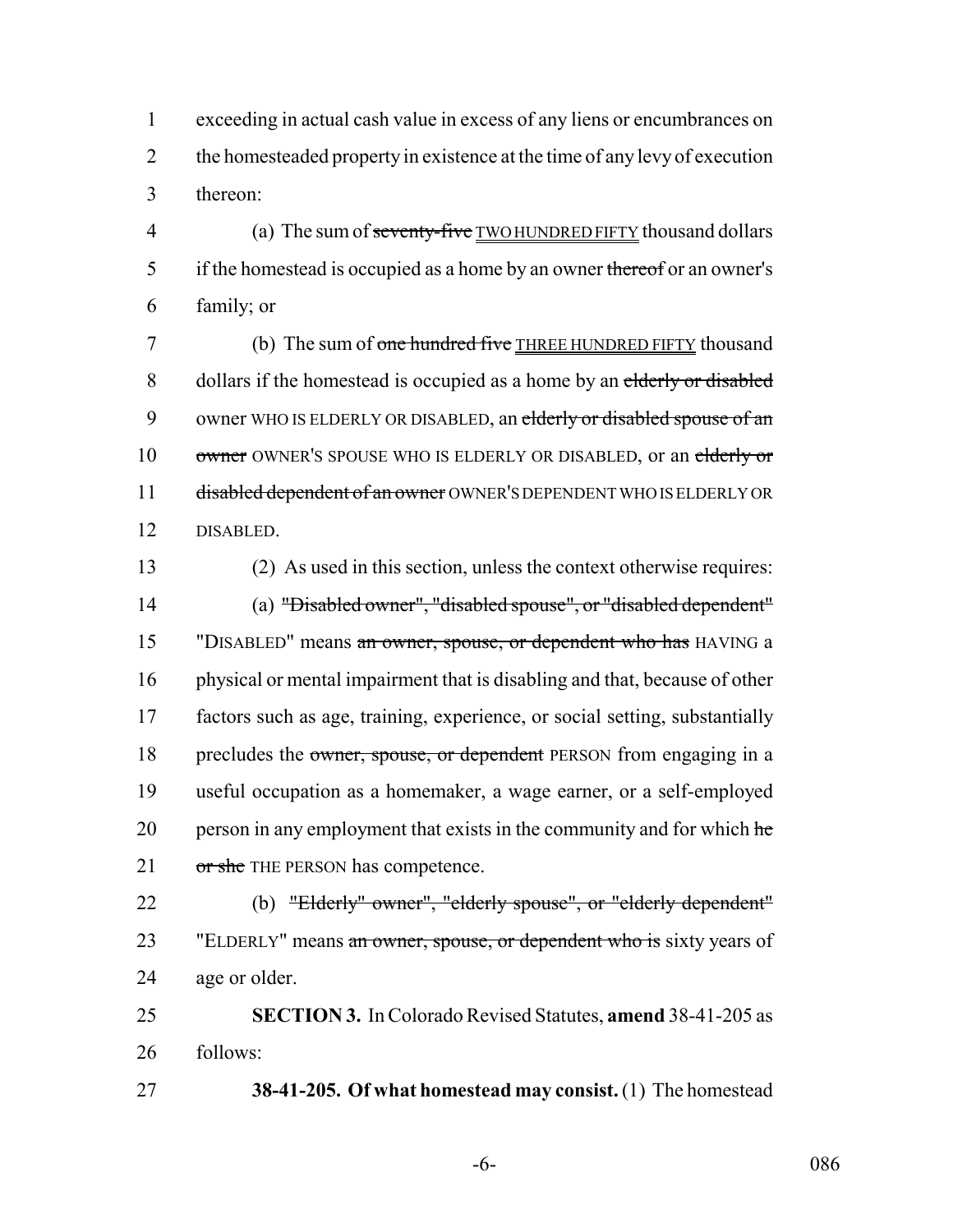| mentioned in this part 2 may consist of:                                   |
|----------------------------------------------------------------------------|
| (a) A DWELLING, AS DEFINED IN SECTION $38-41-201.7$ ;                      |
| (b) A house and lot or <u>lots, INCLUDING MANUFACTURED HOMES</u> ,         |
| MOBILE HOMES, TRAILERS, AND TRAILER COACHES, AS SET FORTH IN               |
| <u>SECTION 38-41-201.6;</u> or                                             |
| (c) $\sigma$ f A farm consisting of any number of acres.                   |
| SECTION 4. In Colorado Revised Statutes, add 38-41-201.7 as                |
| follows:                                                                   |
| 38-41-201.7. Definition of "dwelling" - personal property                  |
| included. (1) As USED IN THIS PART 2, UNLESS THE CONTEXT OTHERWISE         |
| REQUIRES, "DWELLING" MEANS CONVENTIONAL HOUSING AND PERSONAL               |
| PROPERTY THAT IS ACTUALLY USED AS A RESIDENCE, INCLUDING:                  |
| (a) A VEHICLE, AS DEFINED IN SECTION $42-1-102(112)$ , INCLUDING           |
| ANY TRAILER, AS DEFINED IN SECTION $42-1-102(105)$ ;                       |
| (b) A VESSEL, AS DEFINED IN SECTION $33-13-102(5)$ ;                       |
| (c) A CAMPER COACH, AS DEFINED IN SECTION $42-1-102(13)$ ;                 |
| (d) MOUNTED EQUIPMENT, AS DEFINED IN SECTION $42-1-102(60)$ ;              |
| $(e)$ A RAILWAY CAR; $\_\_$                                                |
| (f) A SHIPPING OR CARGO CONTAINER OR SHED;                                 |
| $(g)$ A YURT; AND                                                          |
| (h) A TINY HOME, WHETHER MOVABLE ON WHEELS OR STATIONARY                   |
| ON A FOUNDATION.                                                           |
| <b>SECTION 5.</b> In Colorado Revised Statutes, amend 38-41-207 as         |
| follows:                                                                   |
| <u>38-41-207. Proceeds exempt - bona fide purchaser. (1)</u><br><b>THE</b> |
| FOLLOWING PROCEEDS ARE EXEMPT FROM EXECUTION OR ATTACHMENT                 |
| FOR A PERIOD OF THREE YEARS AFTER RECEIPT IF THE PERSON ENTITLED TO        |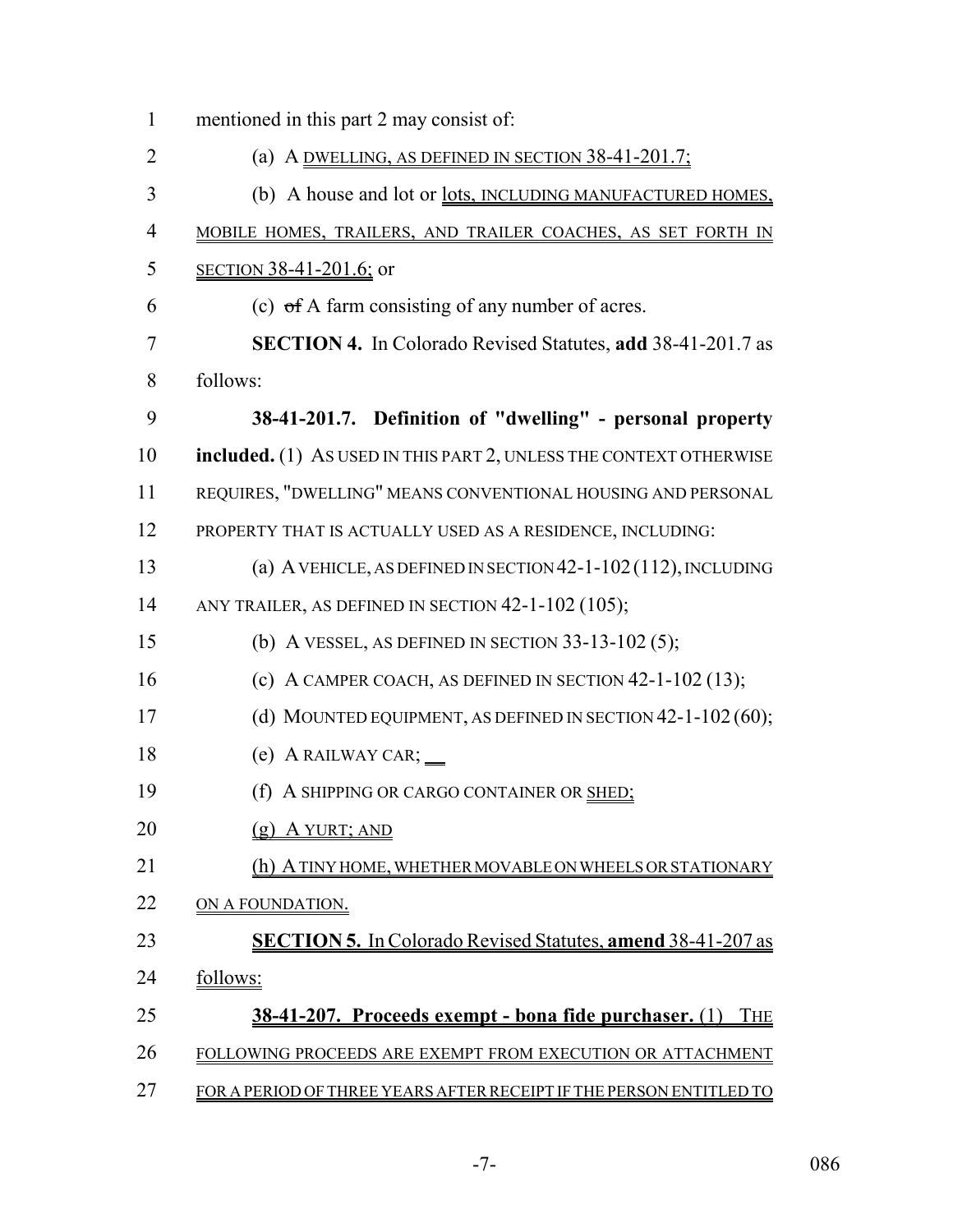| 1  | THE EXEMPTION KEEPS THE EXEMPTED PROCEEDS SEPARATE AND APART                            |
|----|-----------------------------------------------------------------------------------------|
| 2  | FROM OTHER MONEY SO THAT THE PROCEEDS MAY BE ALWAYS IDENTIFIED:                         |
| 3  | (a) The proceeds from the exempt amount under this part 2, in the                       |
| 4  | event the property is sold by the owner; or                                             |
| 5  | (b) The proceeds from such A sale OF HOMESTEAD PROPERTY                                 |
| 6  | under section 38-41-206 paid to the owner of the property or person                     |
| 7  | entitled to the homestead; shall be exempt from execution or attachment                 |
| 8  | for a period of two years after such sale if the person entitled to such                |
| 9  | exemption keeps the exempted proceeds separate and apart from other                     |
| 10 | moneys so that the same may be always identified. OR                                    |
| 11 | (c) THE PROCEEDS FROM INSURANCE COVERING DESTRUCTION OF                                 |
| 12 | HOMESTEAD PROPERTY HELD FOR USE IN RESTORING OR REPLACING THE                           |
| 13 | HOMESTEAD PROPERTY, UP TO THE AMOUNT SPECIFIED IN THIS SECTION.                         |
| 14 | <u>(2) If the person receiving such THE proceeds uses said THE</u>                      |
| 15 | proceeds in the acquisition of other property for a home, there shall be                |
| 16 | carried over to the new property the same homestead exemption to which                  |
| 17 | the owner was entitled on the property sold Such CARRIES OVER TO THE                    |
| 18 | NEW PROPERTY. THE homestead exemption shall IS not be valid as against                  |
| 19 | one A PERSON entitled to a vendor's lien or the holder of a purchase                    |
| 20 | money mortgage against said THE new property.                                           |
| 21 | SECTION 6. In Colorado Revised Statutes, 13-54-102, amend                               |
| 22 | $(1)(e), (1)(g), (1)(i), (1)(j)(I), (1)(j)(II)(A), (1)(o), (1)(s), (1)(u), (1)(v),$     |
| 23 | $(1)(w)$ , and (3); and <b>add</b> $(1)(x)$ , $(1)(y)$ , $(1)(z)$ , and (6) as follows: |
| 24 | $13 - 54 - 102$ .<br>Property exempt - commingled exempt and                            |
| 25 | <b>nonexempt assets - definitions.</b> (1) The following property is exempt             |
| 26 | from levy and sale under writ of attachment or writ of execution:                       |
| 27 | The household goods owned and used by the debtor or the<br>(e)                          |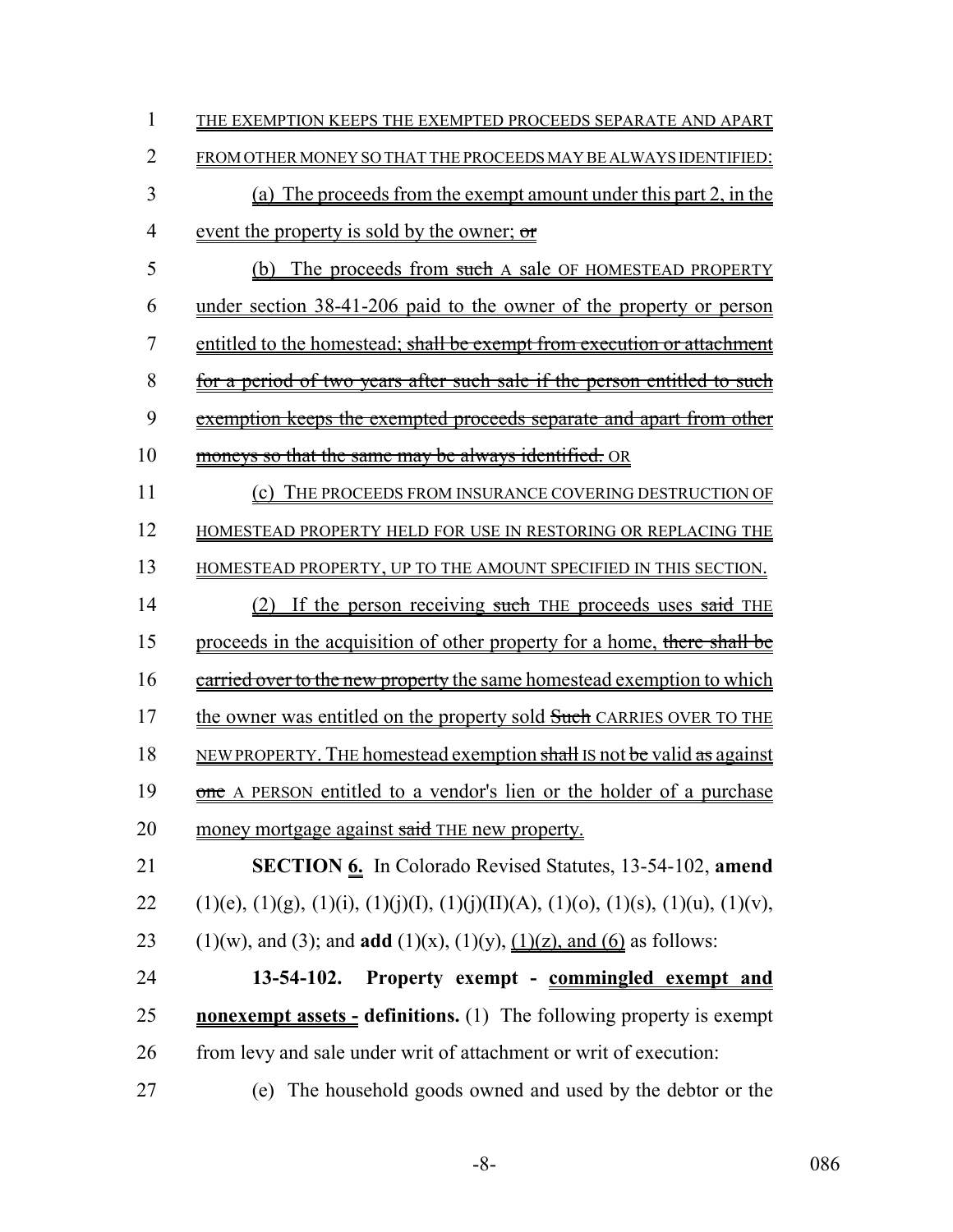1 debtor's dependents to the extent of three SIX thousand dollars in value; 2 (g) (I) Except as otherwise provided in subparagraph  $(H)$  of this 3 paragraph  $(g)$  SUBSECTION  $(1)(g)(II)$  OF THIS SECTION, in the case of every 4 debtor engaged in agriculture as the debtor's principal occupation, 5 including but not limited to farming, ranching, and dairy production OR 6 the raising of livestock or poultry, THE FOLLOWING, IN THE AGGREGATE 7 VALUE OF ONE HUNDRED THOUSAND DOLLARS:

8 (A) All livestock, poultry, or other animals;

9 (B) All crops, dairy products, and agricultural products grown, 10 raised, or produced; and

11 (C) All tractors, farm implements, trucks used in agricultural 12 operations, harvesting equipment, seed, and agricultural machinery and 13 tools. in the aggregate value of fifty thousand dollars.

14 (II) Only one exemption in the aggregate value of fifty ONE 15 HUNDRED thousand dollars shall be IS allowed for a debtor and his or her 16 THE DEBTOR's spouse under subparagraph  $(I)$  of this paragraph  $(g)$ 17 SUBSECTION  $(1)(g)(I)$  OF THIS SECTION. In the event that property is 18 claimed as exempt by a debtor or his or her THE DEBTOR'S spouse under 19 subparagraph (I) of this paragraph  $(g)$  SUBSECTION  $(1)(g)(I)$  OF THIS 20 SECTION, no exemption shall be IS allowed for such THE debtor or his or 21 her THE DEBTOR's spouse under paragraph  $(i)$  of this subsection  $(1)$ 22 SUBSECTION (1)(i) OF THIS SECTION.

23 (i) (I) EXCEPT AS DESCRIBED IN SUBSECTION  $(1)(i)(II)$  OF THIS SECTION, the stock in trade, supplies, fixtures, maps, machines, tools, electronics, equipment, books, and business materials of a debtor THAT ARE used and kept for the purpose of carrying on:

27 (A) The debtor's primary gainful occupation, in the aggregate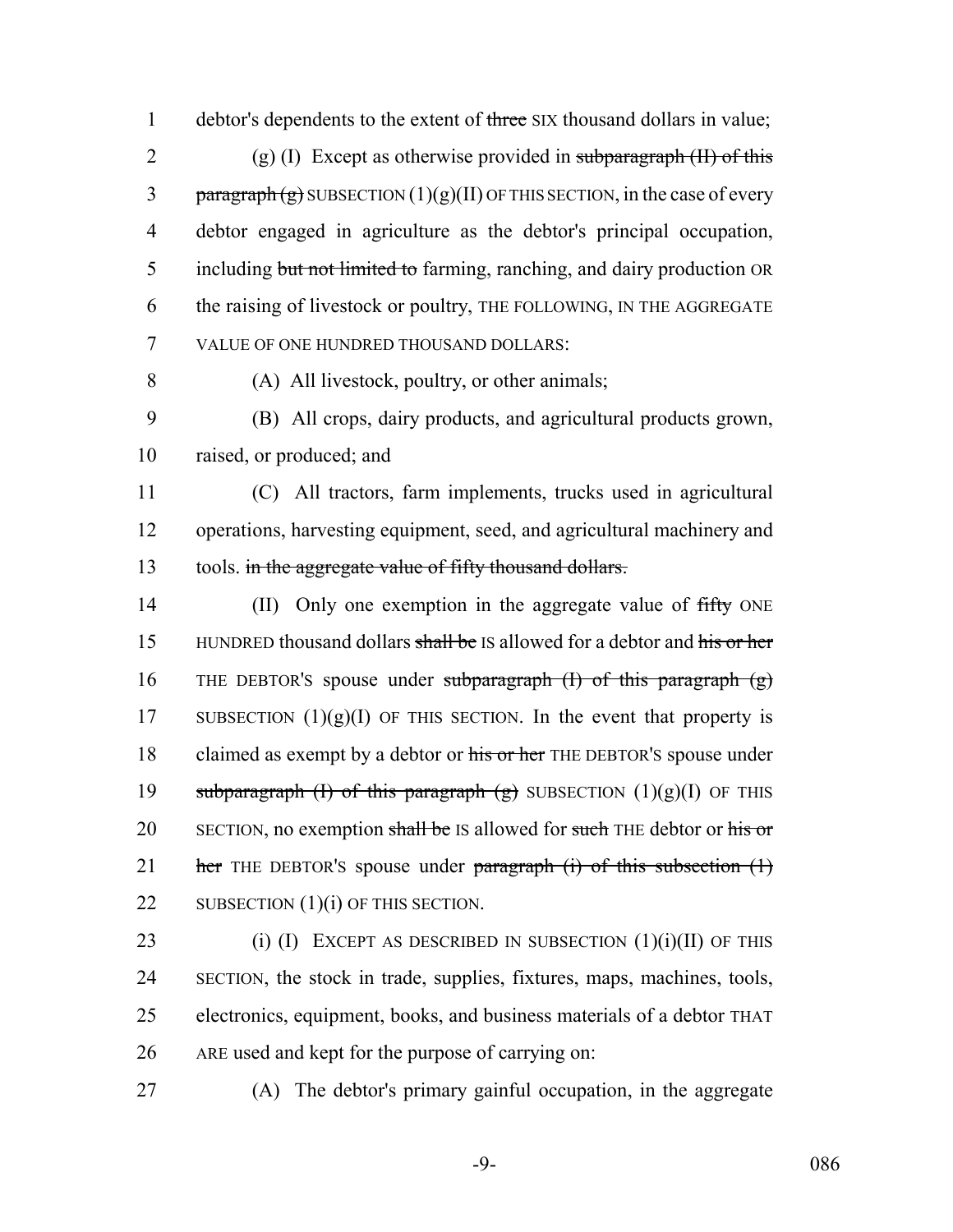1 value of thirty SIXTY thousand dollars; or

2 (B) used and kept for Any other gainful occupation, in the 3 aggregate value of ten TWENTY thousand dollars.

4 (II) except that Exempt property described in this paragraph (i) 5 SUBSECTION (1)(i) may not also be claimed as exempt pursuant to 6 paragraph (j) of this subsection  $(1)$  SUBSECTION  $(1)(j)$  OF THIS SECTION.

7 (j) (I) Up to two motor vehicles or bicycles kept and used by any 8 debtor, in the aggregate value of seven thousand five hundred FIFTEEN 9 THOUSAND dollars; or

 $10$  (II) (A) Up to two motor vehicles or bicycles kept and used by any 11 elderly or disabled debtor WHO IS ELDERLY OR DISABLED or by any debtor 12 with an elderly or disabled DEBTOR's spouse or dependent WHO IS 13 ELDERLY OR DISABLED, in the aggregate value of twelve thousand five 14 hundred TWENTY-FIVE THOUSAND dollars.

15 (o) The full amount of any federal or state income tax refund 16 attributed to an earned income tax credit or  $\pi$  ANY child tax credit, 17 WHETHER AS A REFUNDABLE TAX CREDIT OR AS A NONREFUNDABLE 18 REDUCTION IN TAX;

19 (s) Property, including funds, held in or payable from any pension 20 or retirement plan, or deferred compensation plan, AND HEALTH SAVINGS 21 ACCOUNTS, including those in which the debtor has received benefits or 22 payments, has the present right to receive benefits or payments, or has the 23 right to receive benefits or payments in the future and including pensions 24 or plans which THAT qualify under the federal "Employee Retirement" 25 Income Security Act of 1974", as amended;  $\frac{a \cdot \text{a}}{a \cdot \text{b}}$  ANY employee pension 26 benefit plan, as defined in 29 U.S.C. sec. 1002; any individual retirement 27 account, as defined in 26 U.S.C. sec. 408; any Roth individual retirement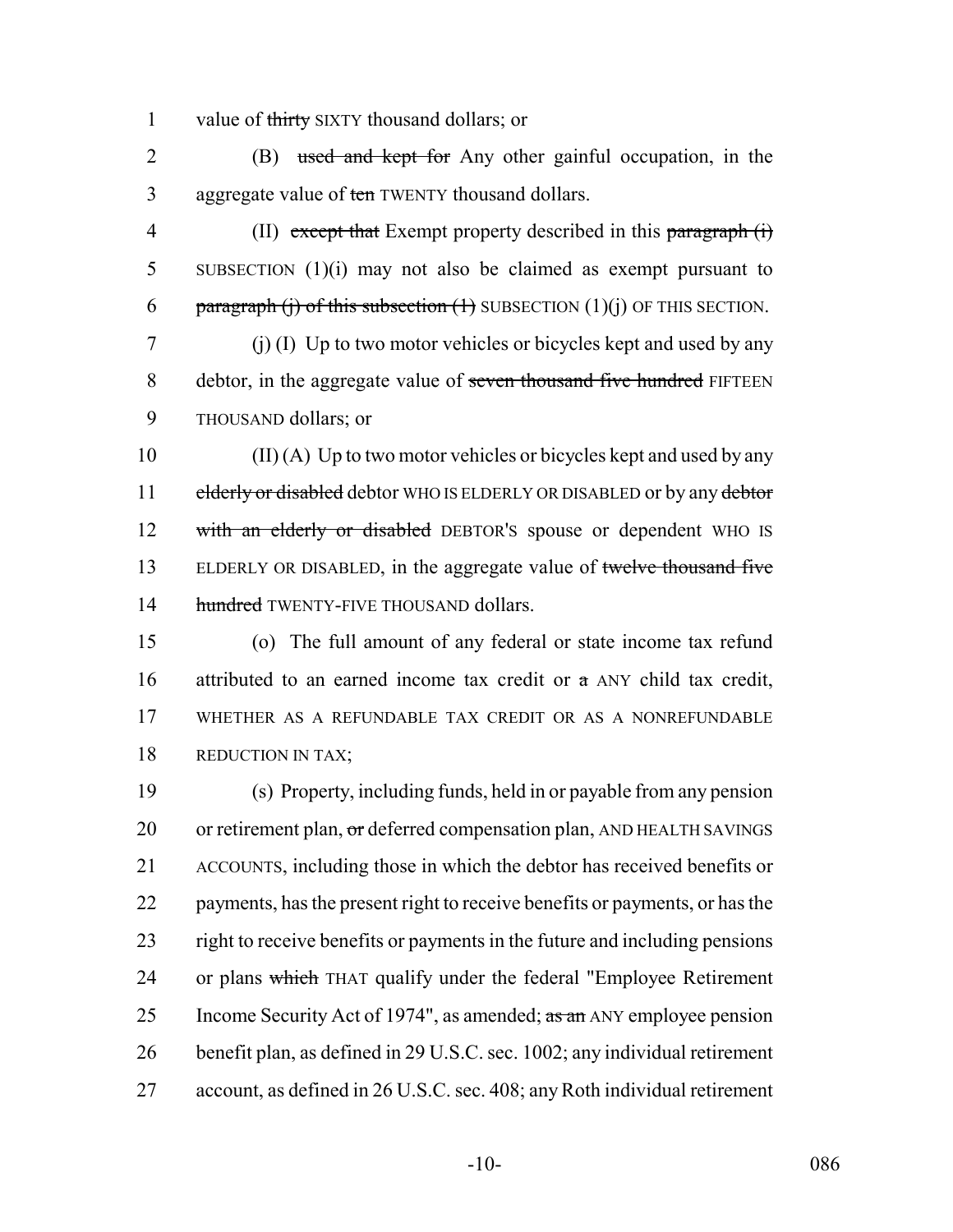account, as defined in 26 U.S.C. sec. 408A; and any plan, as defined in 2 26 U.S.C. sec. 401, and as these plans may be amended from time to time;

 (u) Any court-ordered domestic support obligation or payment, including a maintenance obligation or payment or a child support 5 obligation or payment; if the child support obligation or payment meets 6 the requirements of section  $13-54-102.5$ ;

 (v) Any claim for public or private disability benefits due, or any 8 proceeds thereof OF SUCH A CLAIM, not otherwise provided for under law, 9 up to four FIVE thousand dollars per month. Any claim or proceeds in excess of this amount is subject to garnishment in accordance with section 13-54-104.

12 (w)  $(H)$  Through June 1, 2021, Up to four TWO thousand FIVE HUNDRED dollars cumulative in a depository account or accounts in the name of the debtor.

 (II) This subsection (1)(w) is repealed, effective September 1,  $16 \frac{2022}{20}$ 

 (x) THE DEBTOR'S AGGREGATE INTEREST IN FIREARMS AND HUNTING AND FISHING EQUIPMENT HELD FOR PERSONAL, FAMILY, OR HOUSEHOLD USE OR FOR THE PERSONAL SAFETY OF THE DEBTOR AND MEMBERS OF THE DEBTOR'S HOUSEHOLD, NOT TO EXCEED ONE THOUSAND DOLLARS IN VALUE;

22 (y) (I) ANY ECONOMIC IMPACT PAYMENT HELD BY OR PAYABLE TO 23 A DEBTOR OR TO A DEBTOR'S DEPENDENTS IN ANY FORM.

24 (II) AS USED IN THIS SUBSECTION  $(1)(y)$  AND IN SUBSECTION  $(3)$  OF THIS SECTION, UNLESS THE CONTEXT OTHERWISE REQUIRES, "ECONOMIC IMPACT PAYMENT" MEANS A PAYMENT FROM A FEDERAL, STATE, OR LOCAL GOVERNMENT TO A DEBTOR OR TO A DEBTOR'S DEPENDENTS TO ASSIST IN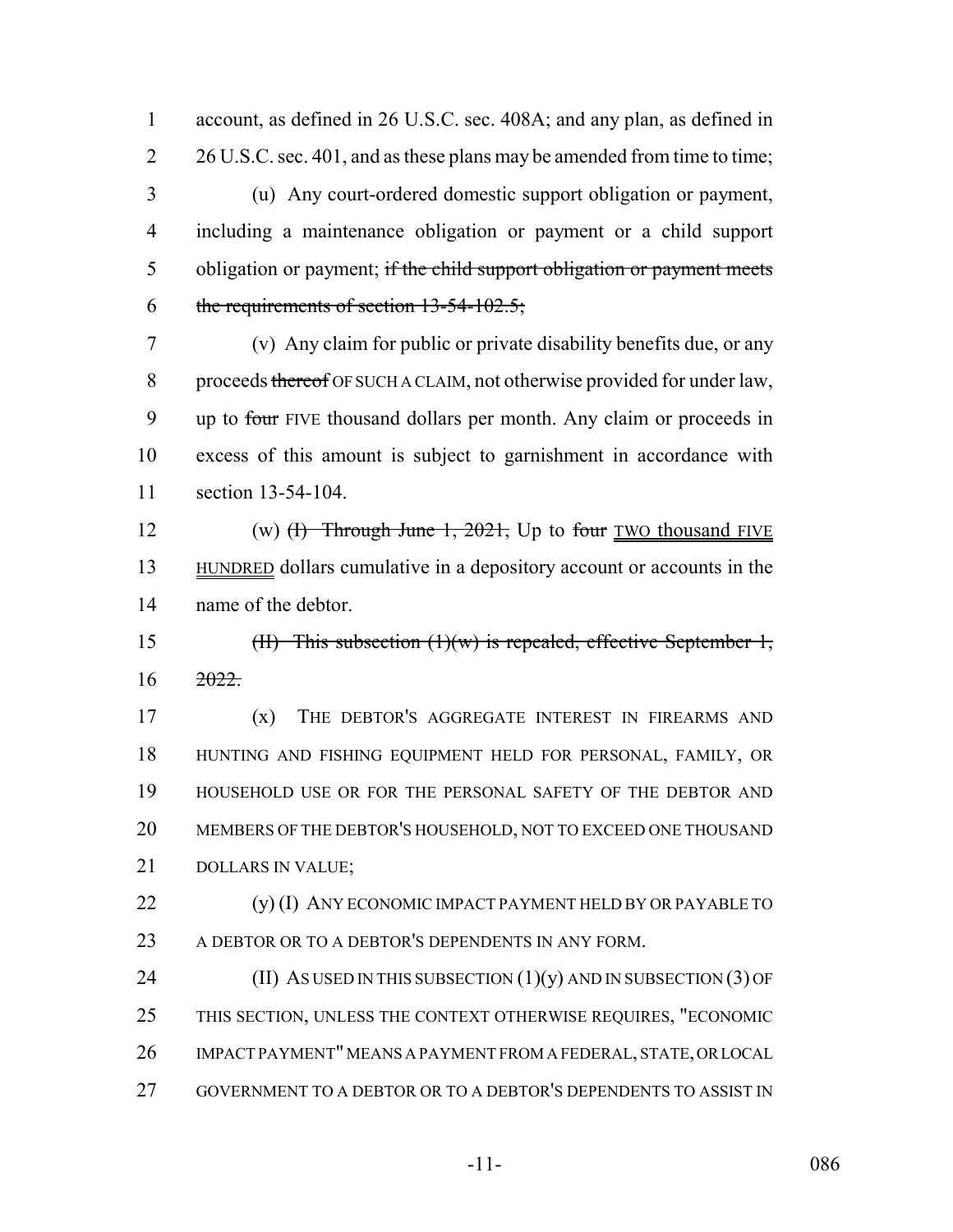MANAGING THE ECONOMIC CONSEQUENCES OF A NATIONAL OR STATEWIDE EMERGENCY OR DISASTER. "ECONOMIC IMPACT PAYMENT" INCLUDES:

 (A) ALL ECONOMIC IMPACT AND STIMULUS RECOVERY PAYMENTS TO DEBTORS PURSUANT TO THE FEDERAL "CORONAVIRUS AID, RELIEF, AND ECONOMIC SECURITY ACT", PUB.L. 116-136, AS AMENDED, OR OTHERWISE RELATING TO THE COVID-19 PANDEMIC; AND

 (B) ALL OTHER ECONOMIC IMPACT OR STIMULUS RECOVERY PAYMENTS TO DEBTORS, WHICH PAYMENTS ARE AUTHORIZED TO ASSIST WITH ECONOMIC RECOVERY FROM THE COVID-19 PANDEMIC OR FROM ANY NATIONAL OR STATEWIDE EMERGENCY OR DISASTER.IT IS THE INTENT OF THE GENERAL ASSEMBLY THAT THIS DEFINITION BE INTERPRETED IN THE 12 BROADEST POSSIBLE MANNER TO PROTECT SUCH PAYMENTS.

 (z) ALL MONEY PLACED INTO A LIFE EXPECTANCY SET-ASIDE ACCOUNT OR SIMILAR RESERVE FUND, ESCROW, OR IMPOUND ACCOUNT, WHICH MONEY IS DERIVED FROM REVERSE MORTGAGE PROCEEDS THAT ARE DESIGNATED FOR USE TO PAY FOR REAL ESTATE PROPERTY TAXES; HOMEOWNER'S HAZARD, FLOOD, OR OTHER PROPERTY INSURANCE; OR 18 OTHER HOME MAINTENANCE EXPENSES.

19 (3) Notwithstanding the provisions of paragraph (s) of subsection 20  $(\text{+)}$  SUBSECTIONS (1)(s) AND (1)(y) of this section, any ECONOMIC IMPACT 21 PAYMENT AND ANY pension or retirement benefit or payment shall be IS subject to attachment or levy in satisfaction of a judgment taken for arrearages for child support or for child support debt, subject to the 24 limitations contained in section 13-54-104.

| 25 | (6) TO THE EXTENT THAT EXEMPT ASSETS ARE COMMINGLED WITH        |
|----|-----------------------------------------------------------------|
| 26 | NONEXEMPT ASSETS, A FIRST-IN FIRST-OUT ACCOUNTING SHALL BE USED |
| 27 | TO DETERMINE THE PORTION OF THE COMMINGLED ASSETS TO WHICH THE  |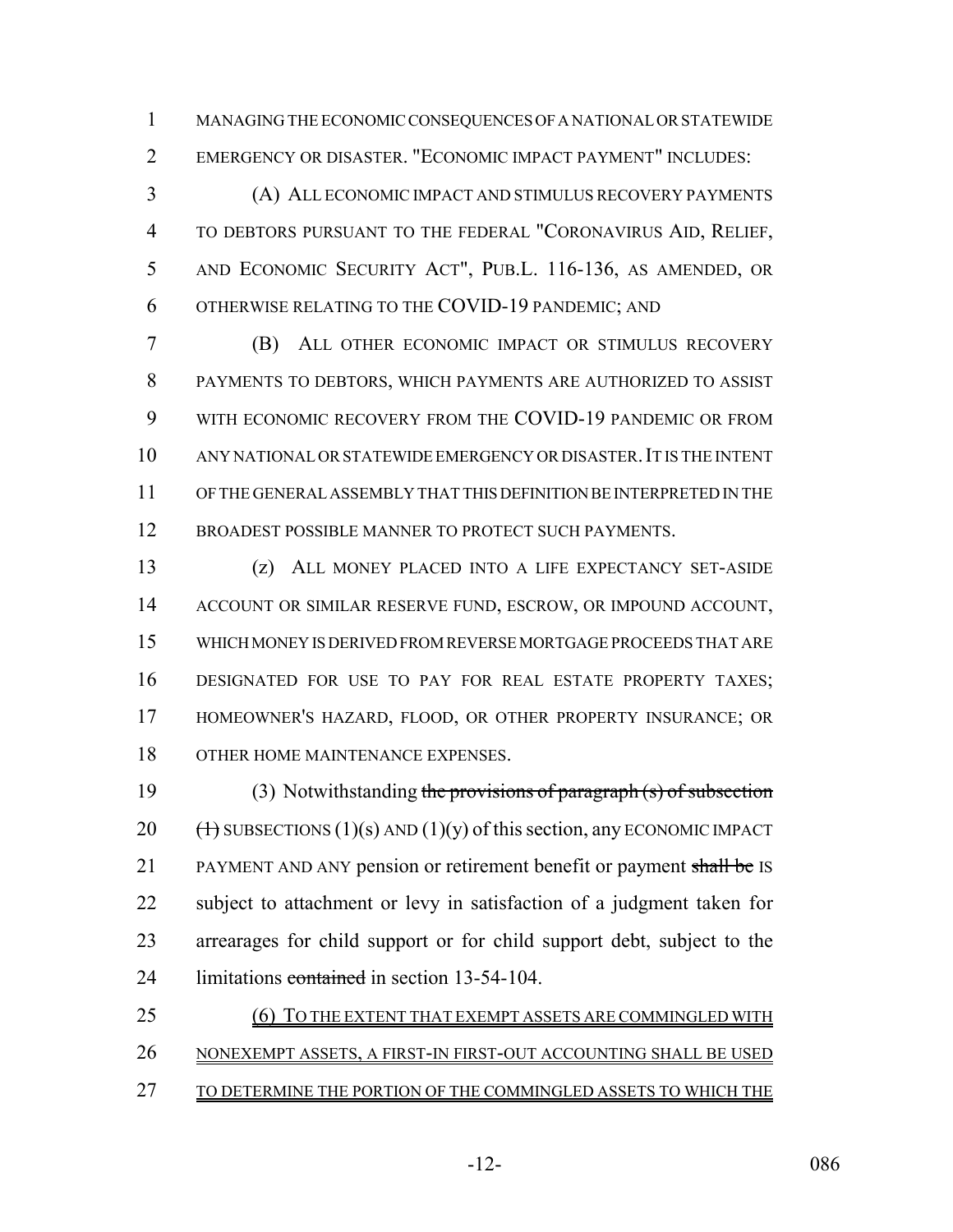EXEMPTION APPLIES. IF EXEMPT ASSETS ARE COMMINGLED WITH NONEXEMPT ASSETS AS PART OF A SINGLE TRANSACTION, ANY AMOUNTS WITHDRAWN FROM AN ACCOUNT FOR THE PURPOSE OF SUCH TRANSACTION SHALL BE ASSESSED ON A PRO RATA BASIS. THIS SUBSECTION (6) APPLIES TO ALL PROVISIONS OF THE COLORADO REVISED STATUTES CONCERNING THE EXEMPTION OF ASSETS FROM SEIZURE, EXCEPT FOR EXEMPTIONS THAT REQUIRE SEGREGATION. **SECTION 7.** In Colorado Revised Statutes, **amend** 13-54-102.5 as follows: **13-54-102.5. Child support payments - exemption.** (1) Any

 past or present child support obligation owed by a parent or child support 12 payment made by a parent that is required by a support order is exempt from levy under writ of attachment or writ of execution for any debt owed 14 by either parent. A child support payment is no longer exempt under the 15 provisions of this section if the recipient of the payment intermingles the 16 payment with any other moneys.

 (2) A child support payment is only exempt under the provisions 18 of subsection (1) of this section after the payment is deposited in a bank, 19 savings and loan, or credit union account if the account is a custodial 20 account for the benefit of the child designated for child support payments 21 and if no moneys other than child support payments made pursuant to a 22 support order or interest earned on the moneys in the account are deposited into the account.

 **SECTION 8.** In Colorado Revised Statutes, **amend** 8-80-103 as follows:

 **8-80-103. Assignment of benefits void - exemptions.** Any 27 assignment, pledge, or encumbrance of any right to benefits which THAT